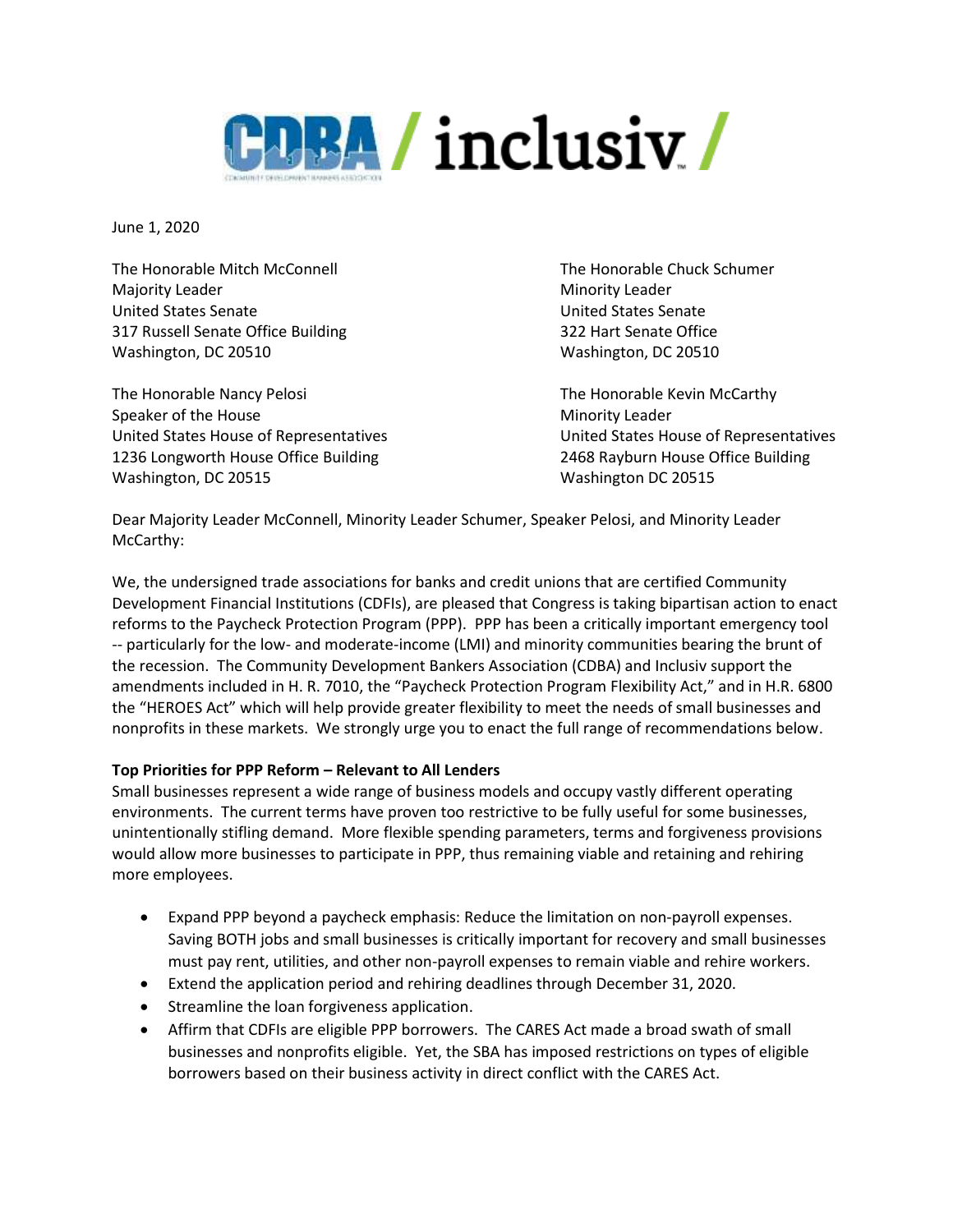## **Additional Reforms to Help CDFIs Serve the Neediest Communities and Borrowers**

The smallest businesses are often the most fragile and the current recession threatens the viability of a large portion of them. Many are located within low- and moderate-income communities and/or are businesses owned by entrepreneurs of color that are experiencing severe distress. Congress and the Administration need to ensure that PPP resources reach the smallest businesses.

- The current fee structure works against the smallest borrowers. Lender fees are currently calculated as a percentage of the total loan amount. A fee floor will level the playing field. The smallest loans often go to borrowers with the least capacity and require lenders to spend more time.
- Streamline the forgiveness process particularly for the smallest enterprises. Small loans under \$100,000 should have a forgiveness application not exceeding two pages.
- Earmark all funds returned by businesses that should not have qualified for PPP to the US Treasury's CDFI Fund for distribution to CDFIs to lend to communities hard hit by COVID 19.

## *Giving CDFIs Tools to Help Small Businesses Over the Long Haul*

The economic recovery will take time, but prior recessions and natural disasters have taught that economic recovery will be slowest in LMI communities. We urge further enhancements to support the long-term recovery needs of LMI borrowers.

- Authorize use of PPP loans originated by CDFIs for activities needed by borrowers to restart (i.e. buying inventory or equipment, leasehold improvements to allow social distancing).
- Increase the eligible loan amount from 2.5 to 5 times payroll.
- Ensure access to payroll tax deferment for PPP borrowers.
- The smallest businesses often have the least capacity and therefore require the most assistance, which is often provided by CDFIs. Treasury and the Small Business Administration (SBA) should make sure small borrowers receive the full benefits of the program while also ensuring CDFIs receive a measure of protection from lender liability while acting in good faith in providing technical assistance under the program.
- If a PPP loan is not fully forgiven and a loan term needs to be extended, allow CDFIs to reset the interest rate up to the CARES Act ceiling of 4% to ensure CDFIs can cover their costs.
- $\bullet$  Authorize more forgiveness flexibility. 2 examples: Allow a  $2^{nd}$  forgiveness event after the initial event if a borrower can demonstrate funds were used to pay employees by 12/31/2020. Allow forgiveness if a borrower demonstrates they were unable to rehire existing employees, identify similarly qualified employees, or can demonstrate an inability to return to the same level of business.

Thank you for your consideration on this important matter. We look forward to continuing to work with you for the benefit of low- and moderate-income communities as this crisis evolves.

Sincerely

fannine Steeder

Jeannine Jacokes Cathleen A Mahon Chief Executive Officer **President and CEO** Community Development Bankers Association Inclusiv

all OC. nd